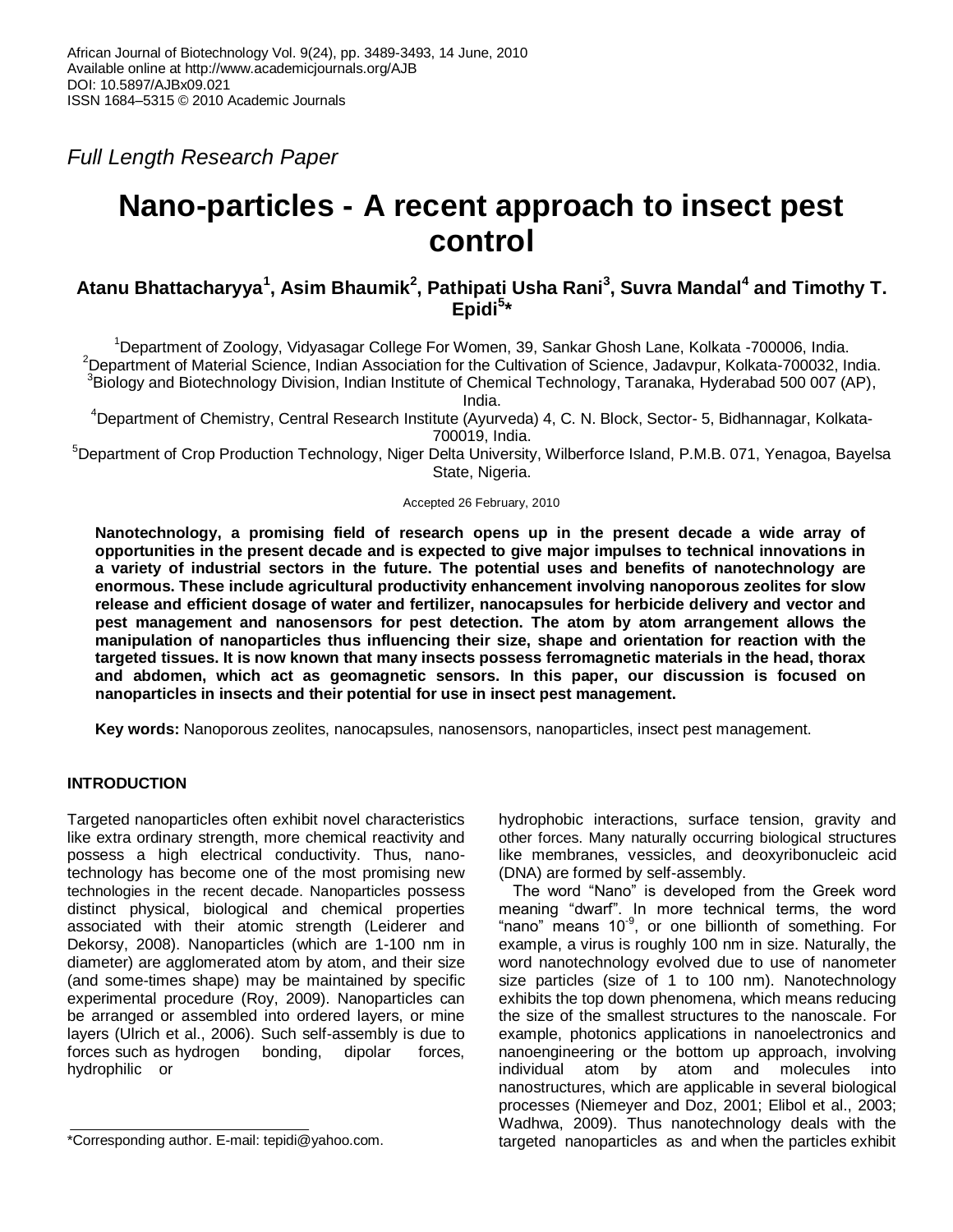different physical strength, chemical reactivity, electrical conductance and magnetic properties (Nykypanchuk et al., 2008). Nanotechnology, a promising field of research opens up in the present decade a wide array of opportunities and is expected to give major impulses to technical innovations in a variety of industrial sectors in the future. In particular, in this paper, our discussion is focused on nanoparticles in insects and their potential role in insect pest management.

## **NANOSCALE MATERIALS AND THEIR APPLICATION**

In the present century, the fact that nanoscale particles and other magnetic materials of similar property can be applied in nanotechnology which cannot be overstressed. In nature, living organisms from bacteria to beetles rely on nanometer-shaped protein machines that perform everything from whipping of flagella to flexing of muscles. Nanometer-sized carbon (carbon black) that improves the mechanical properties of tires, nanometer silver particles that initiate photographic film development, and nanometer particles that are the basis of catalysts critical to the petrochemical industry have contributed to commercial products for many years (Huck, 2008; Fiorito, 2008). Nanoparticles and other nanostructured materials are often synthesized using chemical methods. It is very essential to identify the target nanoparticles through the scanning tunneling microscope (STM) and atomic force microscope (AFM). Nanoscale science probably began with the ground breaking invention of the STM, for which Gerd Binnig and Heinrich Rohrer of the International Business Machines (IBM) were awarded the Nobel Prize for Physics in 1986. Nanotechnology has already shown great potential for application in environmental protection (Nowack, 2009; Ying, 2009).

Nanostructured materials are being used in devices for pollution sensing, treatment and remediation. Application of nanoparticles for pollution prevention through environmentally benign synthesis and manufacturing are also being explored (Duebendorf, 2008). In addition, nanostructured materials are being used in many manufactured products, especially in composite materials and fillers. The potential of nanotechnology to revolutionize the health care, textile, information and communication technology and energy sectors has been well documented. In fact several products enabled by nanotechnology are already in the market and they include antibacterial dressings, transparent sunscreen lotions, strain-resistant plants and nano-particles in eco-friendly pesticides (Bhattacharyya, 2009; Sukul et al., 2008; Barik et al., 2008; Gha-Young et al., 2008).

#### **NATURAL NANOPARTICLES IN SEVERAL INSECTS**

Although naturally occurring nano-structures are being

neglected, they are a potentially rich source of products that meet certain specifications (Watson and Watson, 2004). The emerging industries based on nanotechnology have so far made little use of 'free' technology available in nature (Bhattacharyya and Debnath, 2008; Ehrlich et al., 2008). A good example is the ordered hexagonal packed array of structures in the wings of cicada for instance, *Psaltoda claripennis* Ashton and termite for example, family *Rhinotermitidae* (Zhang and Liu, 2006)*.*  Studies have shown that the size of the nanoparticles may vary from 200 to 1000 nm. The structures tend to have a rounded shape at the apex and protrude some 150-350 nm out from the surface plane. These wing nanoparticles help in the aerodynamic efficiency of the insect.

Nowadays, we know that insects possess ferromagnetic resonance which is temperature dependent. The magnetic material is present in the head, thorax and abdomen of insects like *Solenopsis substitute* (Fabricius), an ant. These magnetic nanoparticles in social insects act as geomagnetic sensors (Esquivel, 2007). The magnetic material content is slightly higher in heads with antennae than in abdomen of the ants. It is known that the behaviour of a great variety of higher animals is influenced by changes in the local magnetic field within their environment. More specifically, it has been shown that honey bees use geomagnetic field information for orientation, homing and foraging (Binhi, 2004). However, the process that animals use to detect the geomagnetic field is still not known. Several observations indicate that intracellular biomineralized magnetite could interact with the geomagnetic field monitoring information on its intensity and direction. Identifying the presence of magnetite particles in different species of insects and thus showing that insects' behaviour is influenced by the geomagnetic field is a first step towards demonstrating that biogenic magnetite is involved in geomagnetic field detection (Ishay et al., 2008). It has been shown that the ant *Formica rufa* Linnaeus uses information from the geomagnetic field for orientation during the foraging process. The same observation has been made in respect of the ant *Solenopsis invicta* Buren *(*Slowik et al., 1998)*.* The presence of ferric iron in the abdomen of *S*. *invicta* workers was also observed (Abracado et al., 2005).The observation which was made through electron microscope technique clearly demonstrated that several species of ants recognize magnetic signals with the help of magnetite nanoparticles (Abracado et al., 2005). Isolated nanoparticles of insects have diameters of about 12 and 11 nm in abdomen with petiole and head with antennae, respectively. It is noteworthy that magnetite particles were also observed in the stingless bee *Schwarziana quadripunctata* Lepeletier especially in the head, antennae, thorax and abdomen (Lucano et al., 2006; Esquivel et al., 2007). The magneto sensor is present in *Pachycondyla marginata* Roger, a migratory and termitephagous ant, hunting only the termite species *Neocap-*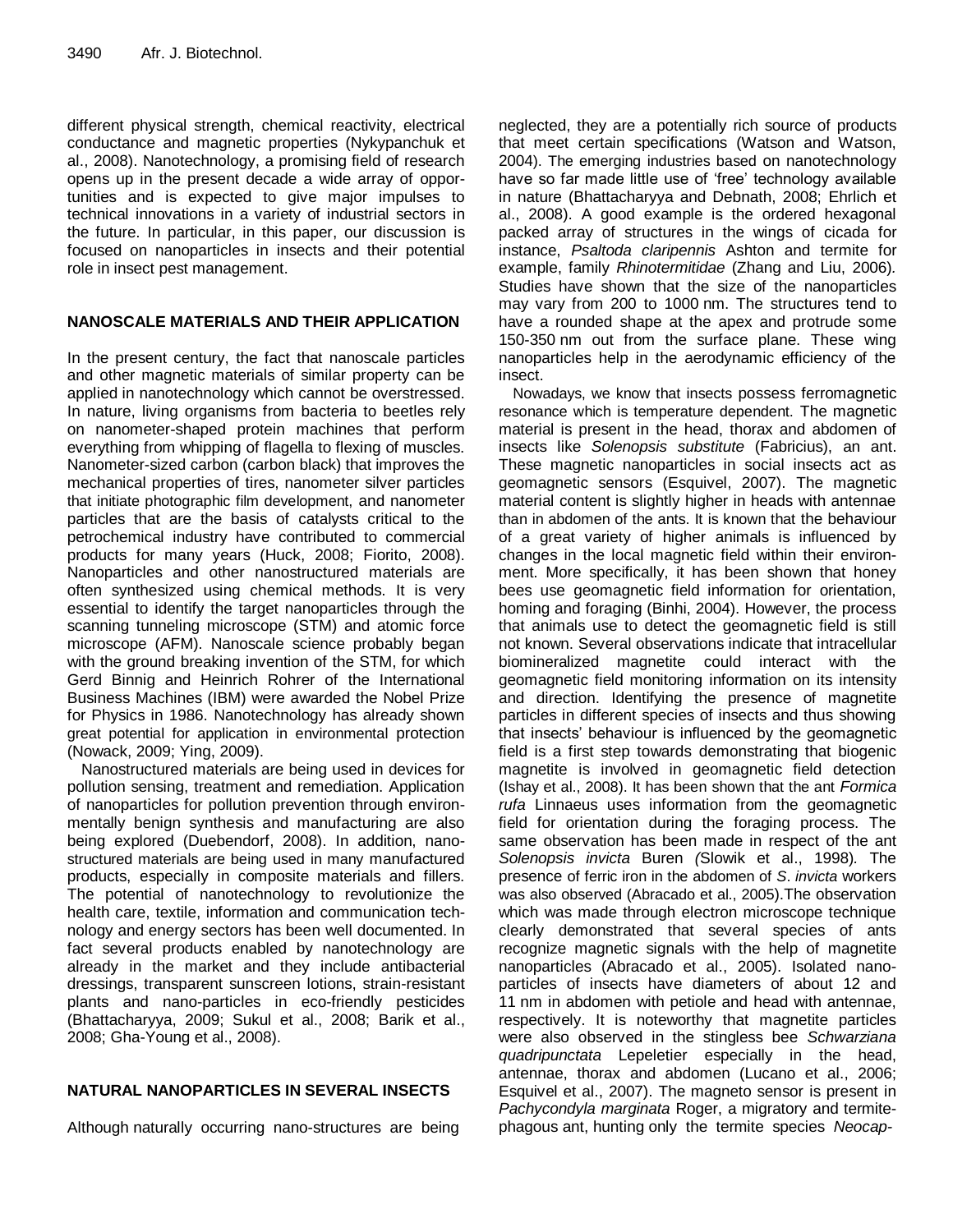*ritermes opacus* Hagen *(*Acosta-Avalos et al., 1999; Wajnberg et al., 2004; de Oliveira et al., 2008). Also, ferromagnetic material has been detected in *Apis mellife*ra Linnaeus abdomens and identified as suitable for magnetic reception (Desoil et al., 2005). Magnetic nanoparticles in the *A. mellifera* abdomens are well accepted as involved in their magnetoreception mechanism (El-Jaick et al., 2001). The biogenic magnetic properties of the honeybee *A. mellifera* were investigated with a view to understanding the bee's physiological response to a magnetic field (Chambarelli et al., 2008; Hsu et al., 2007; Billen, 2006). The magnetizations of bee abdomens on one hand, and heads and thoraxes on the other hand, were measured separately as functions of temperature and field (Esquivel et al., 2002; Desoil et al., 2005). Both the antiferromagnetic responses of the ferrihydrite cores of the iron storage protein ferritin, and the ferrimagnetic responses of nanoscale magnetite ( $Fe<sub>3</sub>O<sub>4</sub>$ ) particles, were observed (Dawson, 2008; Tai Kai, 2008). Relatively large magnetite particles (ca. 30 nm or more), capable of retaining remanence magnetization at room temperature were found in the abdomens, but were absent in the heads and thoraxes. Fire ant (*S. invicta)* workers, queens and alates were analyzed by magnetic resonance imaging (MRI) for the detection of natural magnetism. All ferromagnetic materials are magnetic nanoparticles, which are solely responsible for localization of specific direction for food and host of insects. Recently, cicada wings have been investigated by atomic force microscopy (AFM) used for observing nanoparticles. The structures consist of hexagonal close-packed protrusions with a lateral spacing of 200 nm and may have multiple functionalities. Nanostructure components are also present in compound eyes of insects. Wings of butterflies possess bright colour components and these colour components are nothing but nanoparticles. Recently, a novel photodegradable insecticide involving nano particles has been prepared (Guan et al., 2008). Naturally, volatile phytochemicals and nanoparticles of insects are solely responsible for plant-insect interaction (Gorb and Gorb, 2009). Moreover, in the case of silkworm, electrospun silk fibroin-based fibers with average diameter of 700 nm were prepared from aqueous regenerated silkworm silk solutions (Jin et al., 2004; Zhang et al., 2007). The electrospun nanocomposite of silkworm silk helps in producing single wall carbon nanotubes (SWNT) for drug delivery system (Ayutsede et al., 2008).

### **NANOPARTICLES - A GREEN REVOLUTION IN FUTURE**

The potential uses and benefits of nanotechnology are enormous. These include agricultural productivity enhancement involving nanoporous zeolites for slow release and efficient dosage of water and fertilizer, nanocapsules for herbicide delivery and vector and pest management and nanosensors for pest detection (Scrinis and Lyons, 2007; Scott, 2007; Joseph and Morrison, 2006; Liu and Du, 2004). Nanoparticles help to produce new pesticides, insecticides and insect repellants (Owolade et al., 2008)*.* Nanoencapsulation is a process through which a chemical such as an insecticide is slowly but efficiently released to a particular host plant for insect pest control. Nanoencapsulation with nanoparticles in form of pesticides allows for proper absorption of the chemical into the plants unlike the case of larger particles (Scrinis and Lyons, 2007). This process can also deliver DNA and other desired chemicals into plant tissues for protection of host plants against insect pests (Torney, 2009). Release mechanisms of nanoencapsulation include diffusion, dissolution, biodegradation and osmotic pressure with specific pH (Vidhyalakshmi et al., 2009; Ding and Shah, 2009). It has been observed that nanoparticles loaded with garlic essential oil is efficacious against *Tribolium castaneum* Herbst *(*Yang et al., 2009). Also, it is known that aluminosilicate filled nanotube can stick to plant surfaces while nano ingredients of nanotube have the ability to stick to the surface hair of insect pests and ultimately enters the body and influences certain physiological functions (Patil, 2009).

Sukul et al. (2009) have reported that potentized drugs significantly increased plant growth, chlorophyll, protein and water content in the leaves as compared to the control. *CCC* 30 (nano) was found to be more effective than *CCC* 30. Potentized drugs are thought to initiate their action on the integral membrane proteins of leaves and modulate cell physiology towards growth. Barik et al. (2008) opined that more ambitious uses of nanoparticles are bio-remediation of contaminated environments, biocides and antifungals on textiles. Surface-modified hydrophobic as well as lipophilic nanosilica could be effectively used as novel drugs for treatment of nuclear polyhedrosis virus (BmNPV), a scourge in the silkworm industry. Also, research on silkworm, *Bombyx mori* L. race Nistari clearly demonstrates that nano particle could stimulate more production of fibroin protein which can help in producing carbon nano tube in future (Bhattacharyya et al., 2008; Bhattacharyya, 2009). The above highlights the putative effects of nanoparticles on insects, as these small particles are present in their entire body parts. Research on nanoparticles and insect control should be geared toward introduction of faster and ecofriendly pesticides in future (Bhattacharyya et al., 2007). It is high time therefore that leading chemical companies to focus on formulation of nano scale pesticides for delivery into the target host tissue through nanoencapsulation. At present, the toxicological and ecotoxicological risks linked to this expanding technology ("emerging technology") cannot be assessed yet. While nanotechnology is increasingly moving into the centre of public attention, it is currently not yet linked to any great degree to concerns about health and the environment.

Nanoencapsulation is currently the most promising technology for protection of host plants against insect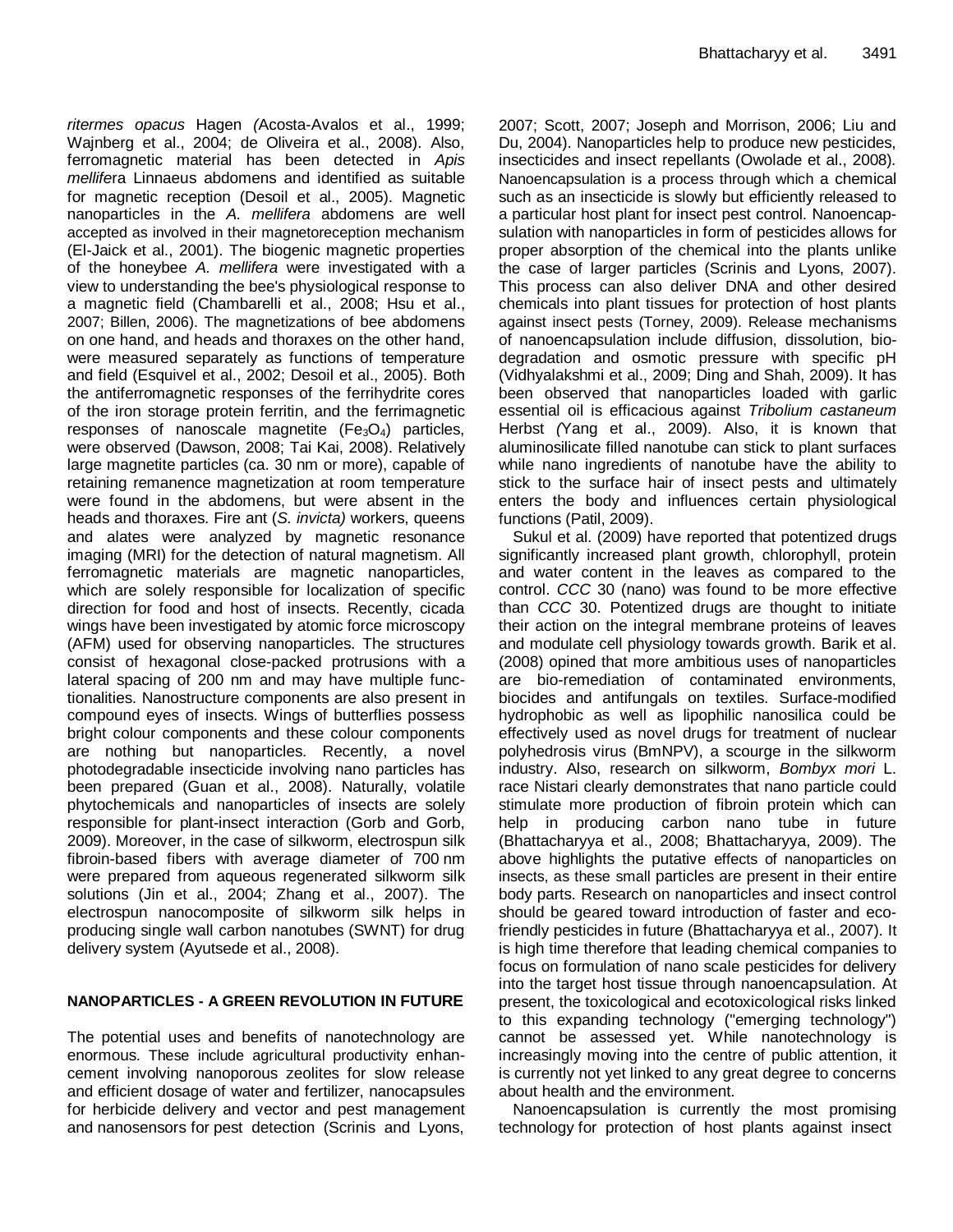pests. Thus nanotechnology will revolutionize agriculture including pest management in the near future. Over the next two decades, the Green Revolution would be accelerated by means of nanotechnology.

#### **REFERENCES**

- Abracado LG, Esquivel DMS, Alves OC, Wajnbergo E (2005). Magnetic material in head, thorax, and abdomen of *Solenopsis substituta* ants: A ferromagnetic resonance study. J. Magn. Reson. [175\(2\)](http://www.sciencedirect.com/science?_ob=PublicationURL&_tockey=%23TOC%236890%232005%23998249997%23600309%23FLA%23&_cdi=6890&_pubType=J&_auth=y&_acct=C000050221&_version=1&_urlVersion=0&_userid=10&md5=7d3a9b6ca5e8cc14ba3c15a5d41dc905): 309-316.
- Acosta-Avalos D, Wajnberg E, Oliveira P, Leal I, Farina M, Esquivel DS (1999). Isolation of magnetic nanoparticles from *Pachycondyla marginata.* J. Exp. Biol. 202: 2687-2692.
- Ayutsede J, Gandhi M, Sukigara S, Ko F (2008). Carbon Nanotube Reinforced *Bombyx mori* Nanofibers By The Electrospinning Process. In Materials Research Society 506, Keystone Drive, Warrendale, PA, 15086-7573, USA.
- Barik TK, Sahu B, Swain V (2008). Nanosilica-from medicine to pest control. Parasitol. Res.103(2): 253-258.
- Bhattacharyya A (2009). Nanoparticles-From Drug Delivery To Insect Pest Control. Akshar. 1(1): 1-7.
- Bhattacharyya A, Barik B, Kundu P, Mandal DN, Das A, Sen P, Rao CV, Mandal S (2007). Bioactivity of nanoparticles and allelochemicals on stored grain pest-*Sitophilus oryzae* (L) (Coleoptera:Curculionidae). Accepted in 27<sup>th</sup> Annual Session of The Academy of Environmental Biology and National Symposium of Biomarkers of Environmental Problems, October 26-28, 2007, Jointly organized by Department of Zoology and Department of Environmental Sciences, Charan Singh University, Meerut, U. P., Indian.
- Bhattacharyya A, Debnath N (2008). Nano Particles-A Futuristic Approach in Insect Population. In Proceedings on UGC Sponsored National Seminar On Recent Advances In Genetics and Molecular Biology, Biotechnology and Bioinformatics, 21<sup>st</sup> and 22<sup>nd</sup> November, 2008. Jointly Organized by Department of Zoology and Botany, Vidyasagar College, Kolkata-700006.West Bengal, Indian.
- Bhattacharyya A, Gosh M, Chinnaswamy KP, Sen P, Barik B, Kundu P, Mandal S (2008). Nano-particle (allelochemicals) and Silkworm Physiology. In Recent Trends in Seribiotechnology. Edited by Chinnaswamy KP and Vijaya Bhaskar Rao A. Bangalore. Indian. pp. 58-63.
- Billen J (2006). Signal variety and communication in social Insects. Proc. Neth. Entomol. Soc. Meet. 17: 9-17.
- Binhi VN (2004). Stochastic dynamics of magnetic nanoparticles and a mechanism of biological orientation in the geomagnetic field. arXiv: physics/0412158v1 [physics biol-ph] 27 Dec.
- Chambarelli LL, Pinho MA, Abracado LG, Esquivel DMS, Wajnberg E (2008). Temporal and preparation effects in the magnetic nanoparticles of *Apis mellifera* body parts. [J. Magn. Magn. Mater.](http://www.sciencedirect.com/science/journal/03048853) [320\(14\)](http://www.sciencedirect.com/science?_ob=PublicationURL&_tockey=%23TOC%235312%232008%23996799985%23688463%23FLA%23&_cdi=5312&_pubType=J&view=c&_auth=y&_acct=C000050221&_version=1&_urlVersion=0&_userid=10&md5=accd789b623f5c7cfc660dc6fe01c0bc): 207-210.
- Dawson K (2008). Bionano interactions- a rational approach to the interaction between nanoscale materials and living matter? Nanobioeurope, 8: 1-2.
- de Oliveira JF, Alves OC, Esquivel DMS, Wajnberg E (2008). Ingested and biomineralized magnetic material in the prey *Neocapritermes opacus* termite: FMR characterization. J. Magn. Reson. 191: 112- 119.
- Desoil M, [Gillis](http://www.iop.org/EJ/search_author?query2=P%20Gillis&searchfield2=authors&journaltype=all&datetype=all&sort=date_cover&submit=1) P[, Gossuin](http://www.iop.org/EJ/search_author?query2=Y%20Gossuin&searchfield2=authors&journaltype=all&datetype=all&sort=date_cover&submit=1) Y, [Pankhurst](http://www.iop.org/EJ/search_author?query2=Q%20A%20Pankhurst&searchfield2=authors&journaltype=all&datetype=all&sort=date_cover&submit=1) QA, [Hautot](http://www.iop.org/EJ/search_author?query2=D%20Hautot&searchfield2=authors&journaltype=all&datetype=all&sort=date_cover&submit=1) D (2005). Definitive identification of magnetite nanoparticles in the abdomen of the honeybee *Apis mellifera.* J. Phys. Conf. Ser. 17: 45-49.
- Ding WK, Shah NP (2009). Effect of Various Encapsulating Materials on the Stability of Probiotic Bacteria. J. Food Sci. 74(2): M100-M107.
- Duebendorf St. GT (2008). How do nanoparticles behave in the environment? NanoEco-Empa organized international meeting on nanoparticles in the environment. Published by Bernd Nowack and Nicole Mueller. In Environ. Sci. Technol. http://pubs.acs.org/cgibin/asap.cgi/esthag/asap/html/es7029637.html
- Ehrlich H, Janussen D, Simon P, Bazhenov VV, Shapkin NP, Erler C, Mertig M, Born RE, Heinemann S, Hanke T, Worch H, Vournakis JN (2008). Nanostructural Organization of Naturally Occurring

Composites-Part II: Silica-Chitin-Based Biocomposites. J. Nanomater. 2008: 1- 8.

- [Elibol](http://scitation.aip.org/vsearch/servlet/VerityServlet?KEY=ALL&possible1=Elibol%2C+O.+H.&possible1zone=author&maxdisp=25&smode=strresults&aqs=true) OH, [Morisette](http://scitation.aip.org/vsearch/servlet/VerityServlet?KEY=ALL&possible1=Morisette%2C+D.&possible1zone=author&maxdisp=25&smode=strresults&aqs=true) DD, [Denton](http://scitation.aip.org/vsearch/servlet/VerityServlet?KEY=ALL&possible1=Denton%2C+J.+P.&possible1zone=author&maxdisp=25&smode=strresults&aqs=true) JP, [Bashir](http://scitation.aip.org/vsearch/servlet/VerityServlet?KEY=ALL&possible1=Bashir%2C+R.&possible1zone=author&maxdisp=25&smode=strresults&aqs=true) R (2003). Integrated nanoscale silicon sensors using top-down fabrication. Appl. Phys. Lett. 83: p. 4613.
- El-Jaick LJ, Acosta-Avalos D, Esquivel DM, de S, Wajnberg E, Linhares MP (2001). Electron paramagnetic resonance study of honeybee *Apis mellifera* abdomens. [Eur. Biophys. J.](http://www.springerlink.com/content/100412/?p=b4a688572dbd4ecb898565f8e1ff06d1&pi=0) [29\(8\)](http://www.springerlink.com/content/38d4qm70pp3j/?p=b4a688572dbd4ecb898565f8e1ff06d1&pi=0): 579-586.
- Esquivel DMS (2007). Magnetic nanoparticles in social insects: Are they the geomagnetic sensors? Entomological Society of America. Annual Meeting. Monday, December 10, 2007 NO-0574.
- Esquivel DMS, Wajnberg E, Cernicchiaro GR, Acosta-Avalos D, Garcia BE (2002). Magnetic Material Arrangement In *Apis mellifera*  Abdomen [http://handle.dtic.mil/100.2/ADP014406.](http://handle.dtic.mil/100.2/ADP014406)
- Esquivel DMS, Wajnberg E, Nascimento FS, de Pinho MB, Lins de Barros GP, Eizemberg R (2007). Do geomagnetic storms change the behaviour of the stingless bee guirucu (*Schwarziana qadripunctata*) [Naturwissenschaften.](http://www.springerlink.com/content/100479/?p=e16fe11743db4ff58b6f392234053dd5&pi=0) 94(2): 139-142.
- Fiorito S (2008)*.* Carbon Nanotubes: Angels or Demons? University La Sapienza Institute of Neurobiology and Molecular Medicine, CNR-Rome, Italy.
- Gha-Young K, Joonmok S, Min-Su K, Seung-Hyeon M (2008). Preparation of a highly sensitive enzyme electrode using gold nanoparticles for measurement of pesticides at the ppt level. J. Environ. Monit. 10: 632-637.
- Gorb EV, Gorb SN (2009). Contact Mechanics at the Insect-Plant Interface: How Do Insects Stick and How Do Plants Prevent This? Borodich FM (ed.), IUTAM Symposium on Scaling in Solid Mechanics*,* IUTAM Bookseries, Springer Science and Business Media B.V. p. 243.
- Guan H, Chi D, Yu J, Li X (2008). A novel photodegradable insecticide: Preparation, characterization and properties evaluation of nano-Imidacloprid*.* [Pestic. Biochem. Physiol. 92\(2\)](http://www.sciencedirect.com/science/journal/00483575): 83-91*.*
- Hsu CY, Ko FY, Li CW, Fann K, Lue JT (2007)*.* Magnetoreception System in Honeybees (*Apis mellifera*). PLoS ONE. 2(4): p. 395.
- Huck WTS (2008). Responsive polymers for nanoscale actuation. Mater. Today. [Volume](http://www.sciencedirect.com/science?_ob=PublicationURL&_tockey=%23TOC%237244%232008%23999889992%23692964%23FLA%23&_cdi=7244&_pubType=J&view=c&_auth=y&_acct=C000050221&_version=1&_urlVersion=0&_userid=10&md5=2f92991b34b5d0c72e4db359f2bc1f60) 11, Issues 7-8, pp. 24-32.
- Ishay JS, Barkay Z, Eliaz N, Plotkin M, Stanislav Volynchik S, Bergman DJ (2008). Gravity orientation in social wasp comb cells (Vespinae) and the possible role of embedded minerals. Naturwissenschaften, 95: 333-342.
- Jin HJ, Chen J, Karageorgiou V, Altman GH, Kaplan DL (2004). Human bone marrow stromal cell responses on electrospun silk fibroin mats. [Biomaterials,](http://www.sciencedirect.com/science/journal/01429612) 25(6): 1039-1047.
- Joseph T, Morrison M (2006). Nanotechnology in Agriculture and Food A Nanoforum report. [www.nanoforum.org](http://www.nanoforum.org/) .
- Leiderer P, Dekorsy T (2008). Interactions of nanoparticles and surfaces Tag der mÄundlichen PrÄufung*:* 25. April. URL: [http://www.ub.unikonstanz.de/kops/](http://www.ub.uni-konstanz.de/kops/volltexte/2008/5387/) volltexte/2008/5387/; URN: <http://nbn-resolving.de/urn:nbn:de:bsz:352-opus-53877>*.*
- Liu XY, Du N (2004). Zero-sized Effect of Nano-particles and Inverse Homogeneous Nucleation. J. Biol. Chem. Vol. 279(7): 6124-6131.
- Lucano MJ, Cernicchiaro G, Wajnberg E, Esquivel DMS (2006). Stingless Bee Antennae: A Magnetic Sensory Organ? Biol. [Metals,](http://www.springerlink.com/content/100146/?p=c35ad47ac36246a6b74d0307f15c1b86&pi=0) 19(3): 225-343.
- Niemeyer CM, Doz P (2001). Nanoparticles, Proteins, and Nucleic Acids: Biotechnology Meets Materials Science. [Angewandte Chemie](http://www3.interscience.wiley.com/cgi-bin/jhome/26737) [International Edition.](http://www3.interscience.wiley.com/cgi-bin/jhome/26737) [40\(22\)](http://www3.interscience.wiley.com/cgi-bin/jissue/88012832): 4128-4158.
- Nowack B (2009). Is anything out there? What life cycle perspectives of nano-products can tell us about nanoparticles in the environment. Nano Today, 4: 11-12.
- Nykypanchuk D, Maye MM, van der Lelie D, Gang O (2008). DNAguided crystallization of colloidal nanoparticles. Nature, 451: 549-552.
- Owolade OF, Ogunleti DO, Adenekan MO (2008). Titanium Dioxide affects disease development and yield of edible cowpea. EJEAF Chem. 7(50): 2942-2947.
- Patil SA (2009). Economics of agri poverty: Nano-bio solutions. Indian Agricultural Research Institute, New Delhi, Indian.
- Roy SC (2009).There's plenty of holes at the bottom: The other side of Nano. Sci. Cult. 75(1-2): 1-3.
- Scott NR (2007). Nanotechnology Opportunities in Agriculture and Food Systems. Biological & Environmental Engineering, Cornell University